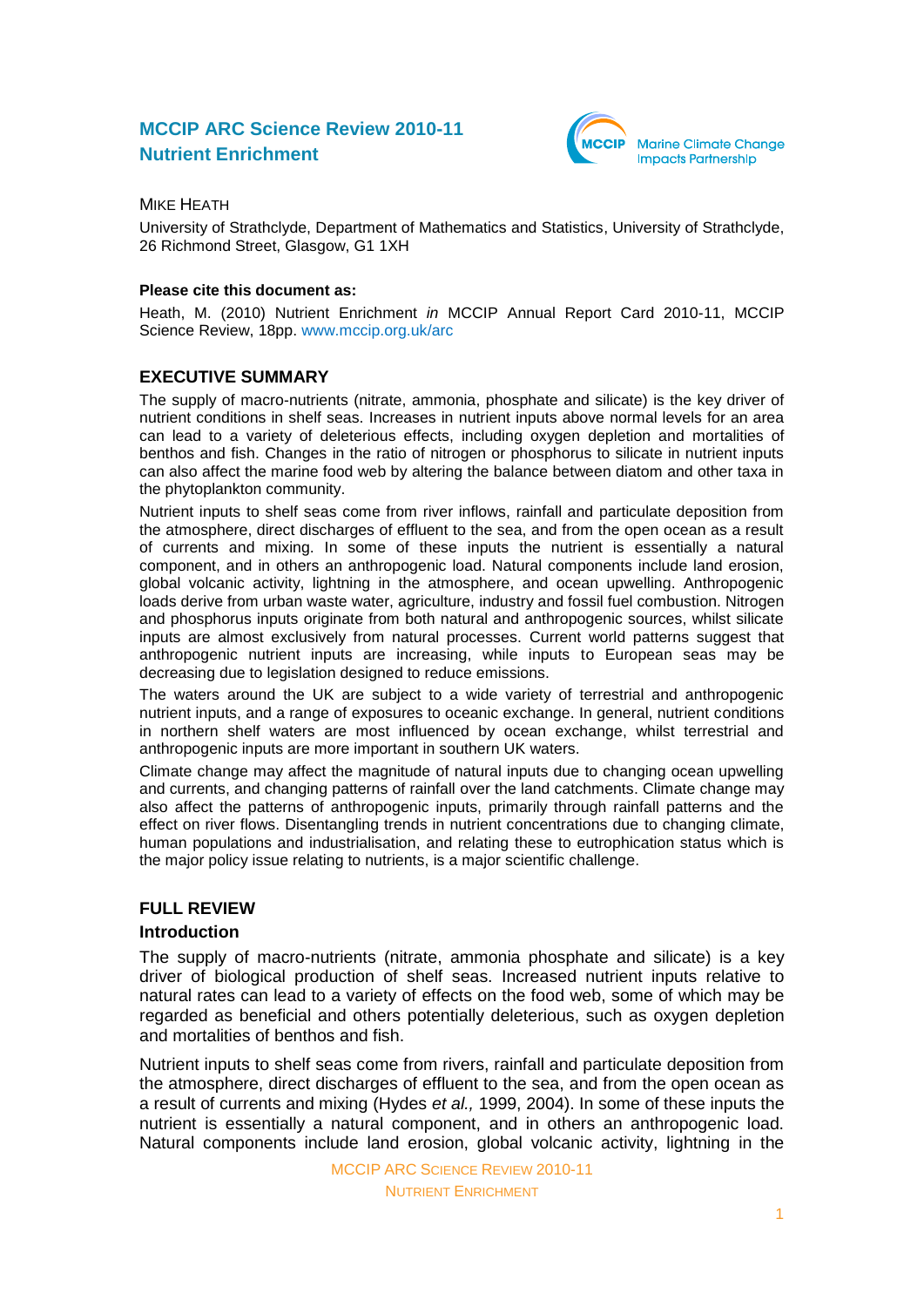atmosphere, and ocean upwelling. Anthropogenic loads derive from urban waste water, agriculture, industry and fossil fuel combustion. Current world patterns suggest that global anthropogenic nutrient inputs to the sea are increasing, though in Europe the emissions of nutrient to river catchments are generally decreasing due to more stringent legislation since the 1970s (Carstensen *et al*. 2006; OSPAR 2003). However, there is evidence that changes in the flux of nutrient from some continental European estuaries to the sea have been buffered against changes in emissions to catchments due to the storage and biogeochemistry of nutrient in estuarine sediments (Soetaert *et al*. 2006; Vanderborght *et al*., 2007).

Climate change may affect the magnitude of natural inputs due to changing ocean upwelling and currents, and changing patterns of rainfall. Climate change may also affect the patterns of anthropogenic inputs, primarily through rainfall patterns and the effect on river flows. Disentangling trends in nutrient concentrations and eutrophication due to changing climate, human populations and industrialisation, is a major scientific challenge.

#### **Sources of nutrient**

Variations in nutrient loads of rivers are complex and have been described in a series of papers published in the journal "Biogeochemistry" in 1996; see Nixon *et al.* (1996), OSPAR documents (OSPAR, 2000), and a special issue of Limnology and Oceanography (Bachmann *et al*., 2006). There is significant research effort on river inputs both on a global scale (e.g. Jones *et al.* 1998; Dumont *et al.* 2005), European scale (Breton *et al*., 2006, Cugier *et al*., Q22005a, Lancelot *et al*., 2007, Radach and Patsch, 2007, Vermaat *et al.,* 2008) and at the UK scale (e.g. Wilby *et al*., 2006) with work on specific catchments. Atmospheric inputs are particularly difficult to measure, and assessments are provided by the Cooperative Programme for Monitoring and Evaluation of the Long-range Transmission of Air pollutants in Europe (EMEP).

In general ammonia inputs derive mainly from human activities, and less from natural biogeochemical processes. Nitrate and phosphate inputs also derive from human activities, particularly agriculture and the discharge of sewage waters, but also from land erosion processes including loss of soil due to physical disturbance (e.g. in agriculture) and physical and chemical weathering of rocks, which are functions of rainfall, temperature (and the freeze-thaw cycle) and of  $CO<sub>2</sub>$  in water permeating rock. North Sea-wide, atmospheric deposition of nitrogen as ammonia is around half that as nitrate. Ammonia constitutes an even smaller fraction of nitrogen load in river inputs; around one-tenth of nitrate load North Sea-wide.

For the North Sea as a whole, nitrate input from rivers is approximately 4-times that from the atmosphere. However, there is large regional variation. At salinities less than about 34 the main source of nitrate is from rivers. Above a salinity of 34 in shelf waters, atmospheric inputs and mixing of ocean water onto the shelf have an increasing influence on nitrate concentrations. In the offshore northern North Sea the NE Atlantic is by far the largest source of nitrate, and is an important source in UK coastal waters, especially around the north of the UK (Vermaat *et al*., 2008).

Unlike ammonia, nitrate and phosphate, inputs of silicate to the sea are almost exclusively via river waters, and originate from the weathering of rock minerals. The only significant anthropogenic source of silicon is in urban waste water and originates from washing powders.

#### **Biogeochemical processes**

MCCIP ARC SCIENCE REVIEW 2010-11 Nitrogen is rapidly recycled in the marine ecosystem by biological processes. Photosynthetic algae assimilate nitrate or ammonia for growth. When they are eaten by herbivores, a fraction of the nitrogen that was bound as organic material in the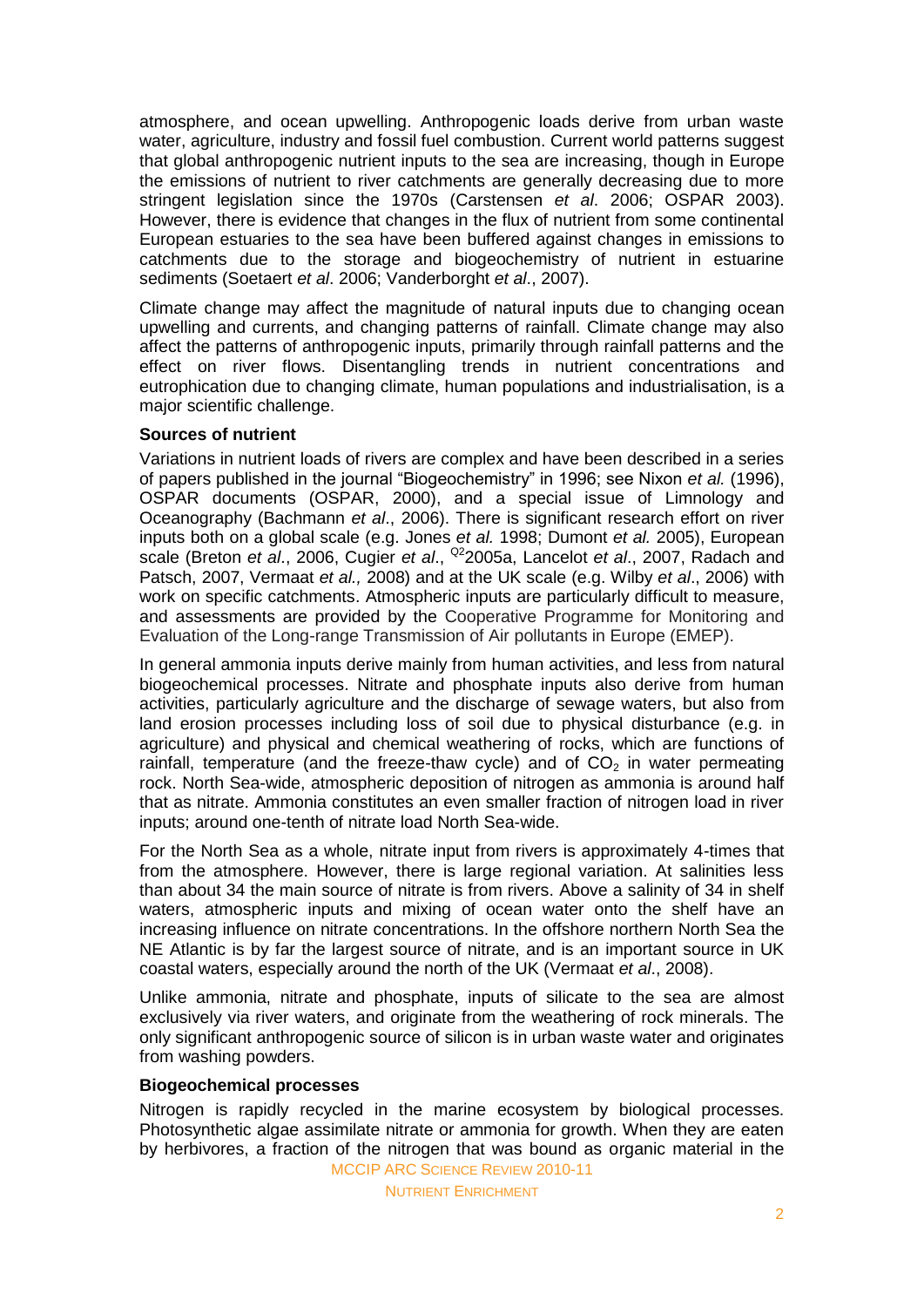algae is excreted as ammonia or defaecated as faeces, and this process is repeated throughout the food web. Excreted ammonia is immediately available to be recycled through algae, or oxidised to nitrate by nitrifying bacteria. Faeces add to the pool of organic detritus in sediments and deep layers of the water column which is degraded by bacteria, first to ammonia and then nitrified to nitrate. In general, ammonia is taken up by micro- and pico-planktonic algae, and nitrate by the larger algae in the water column, such as diatoms. The transfer of energy from micro-algae up the food web involves more trophic steps, and is therefore less efficient, than for the larger algae, so ammonia assimilation contributes rather less to higher trophic level production than nitrate assimilation.

Denitrification and anammox are the major processes that remove nitrogen from the ecosystem and have the potential to counterbalance nitrogen inputs. Denitrification involves the utilisation of nitrate as a source of oxygen by bacteria in the oxidation of organic matter, resulting in release of nitrogen gas. Anammox (anaerobic ammonium oxidation with nitrite) consumes ammonia and has recently been shown to contribute 20-60% of total  $N<sub>2</sub>$  production in some continental shelf sediments. However, anammox was found to be insignificant relative to denitrification in a eutrophic coastal sediment (Thamdrup and Dalsgaard, 2002). Anammox has also been observed in the water column of anoxic basins, where it can account for 19–35% of total  $N_2$ formation (Dalsgaard *et al*., 2003; Kuypers *et al*., 2003). Experiments with temperate shelf sediment suggest that the temperature optimum of anammox is lower than that of denitrification (Thamdrup and Dalsgaard, 2002), implying that rising temperature might increase the dominance of denitrification over anammox. However, the effect of temperature on the combined rates of denitrification and anammox are uncertain. Some microbiological studies and a model suggest increased temperatures may decrease denitrification (Kelly-Gerreyn *et al*., 2001).

The biogeochemistry of phosphorus is markedly different from nitrogen. To begin with, there are no processes equivalent to denitrification or anammox which apply to phosphorus since the reduced and free states of the element are unstable in the natural environment. The oxygen present as phosphate is therefore not available to the microbial community to support respiration. The key processes affecting phosphorus dynamics are in the sediments and involve the binding of phosphate to particulate matter, which has a major effect on the distribution between dissolved and particulate phase. Binding causes sediments to act as a sink for phosphate under anoxic conditions, which can subsequently be released as a result of oxygenation (Delaney, 1998; Foy and Lennox, 2006; Mort *et al.,* 2010).

The biogeochemistry of silicate is simpler than for nitrogen or phosphorus. The only significant biological uptake of silicate is by diatoms, which require silicon to produce their rigid frustules. The only mechanism for recycling silicon is the dissolution of biogenic silica from diatom frustules deposited to the seabed with herbivore faeces or by the settlement of algal bloom material. Biogenic silicate dissolution results in the build up of dissolved silicate in sediment pore waters and a net flux to the water column. However, diagenetic process in some sediments can cause the deposition of authigenic minerals acting as a sink for silicon (Mackin and Aller, 1989; Chou and Wollast, 1997).

Due to the specific requirement of diatoms for silicate and their role in the ecosystem as a vector for the flux of nitrate-nitrogen through the food web, changes in the nitrogen:silicon and phosphoris:silicon ratios of freshwater discharges to the sea have the potential to cause significant changes to the marine system. Modification of phytoplankton species composition due to nutrient ratios has been reported for the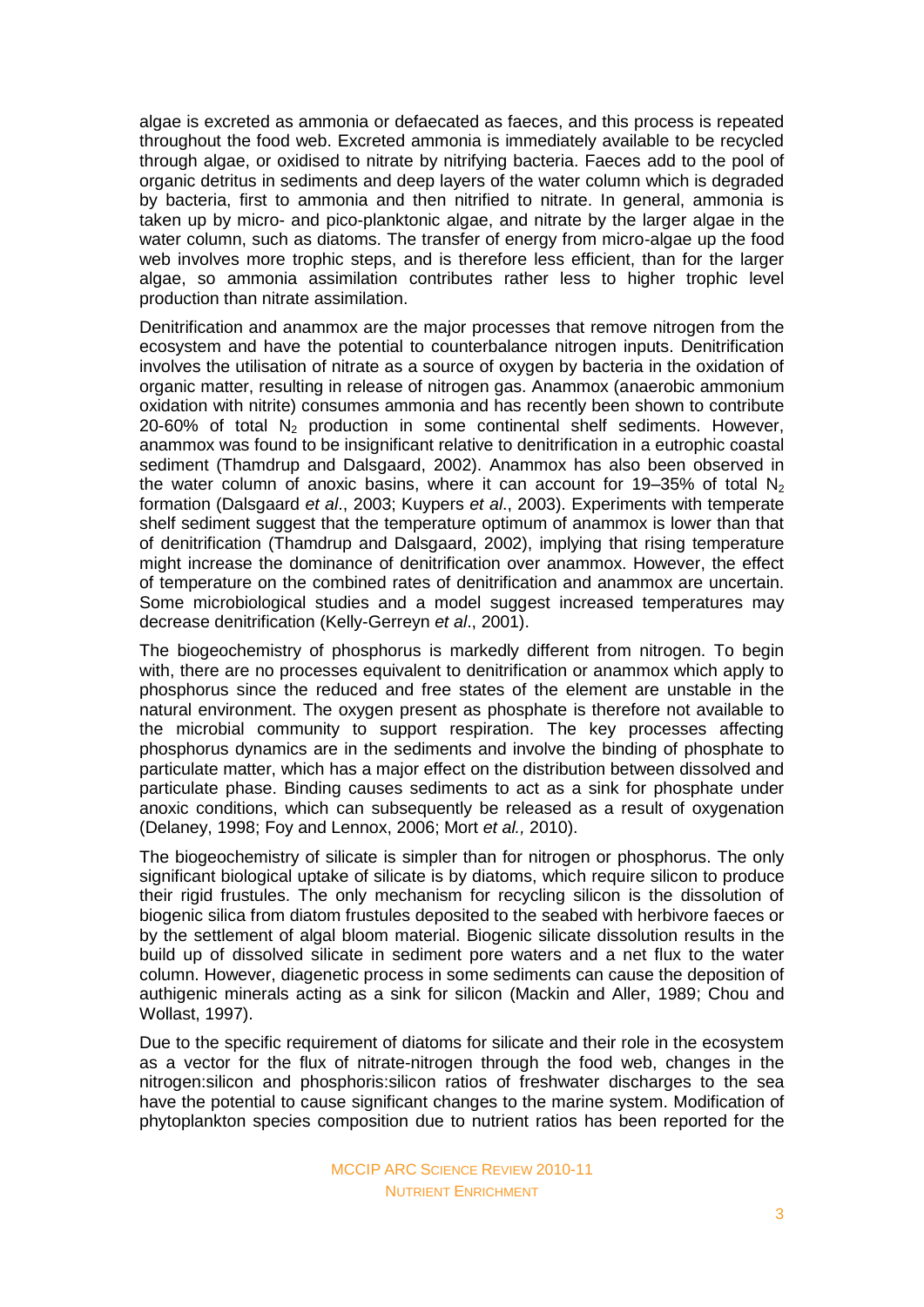Baltic and Black Seas (Humborg *et al*., 2000), and other aquatic environments (Conley *et al*., 1993).

### **1. What is already happening?**

High frequency (~weekly), long-term (>10 years duration) monitoring data sets from fixed point locations have proved useful in documenting changes in nutrient concentrations, but rather inconclusive regarding the causes of change. Data collected at the Liverpool University's Isle of Man site known as "Cypris" indicate the effect of increased river concentrations on an offshore station. The data show that concentrations increased from the 1950s into the 1970s and then stabilised (Gowen *et al.,* 2002). However, work following the assembly of data by the EU-FP-NOWESP project (Laane *et al.,* 1996a) failed to find links between monitoring sites in the Irish Sea, English Channel and North Sea. Similar trends could be detected at English Channel and North Sea sites but conditions at the Cypris site were the product of different drivers (Laane *et al*., 1996b).

Winter nutrient concentrations are one of the OSPAR suite of eutrophication status indicators, but assessing trends in the CP2 areas is difficult because of the large variability within each region, dependent partly on salinity and sampling location, and also because data collection has been very patchy in space and time. Heath and Beare (2008) summarised as much as possible of the nitrate data from NW European shelf waters collected between 1960 and 2003 by means of a statistical smoothing technique (General Additive Model, GAM). The technique resulted in a regularly gridded, monthly resolution data set, but smoothed both the spatial and temporal variability. The results are therefore a useful summary at the large scale (e.g. whole North Sea), but difficult to interpret at the small scale (e.g. an individual CP2 area), The nitrate data collected during January-March in each CP2 region illustrate the problem (Figure 1). The observations are highly variable, and statistically significant trends over the 45 year period (increasing) are present only in CP2 regions 4 and 5. In CP2 area 5 (Irish Sea and Clyde) in particular, winter nitrate appears to have increased between 1960 and 1990, and then probably stabilised. Fitting a statistical smoother (local regression smoother (Loess; Cleveland *et al*., 1992) to the data suggests fluctuations in all areas during the period but these are not easily related to NW European shelf-wide trends in either freshwater input from rivers (Figure 2), or nitrate inputs from rivers and the atmosphere (Figure 3), or input of Atlantic ocean water to the shelf, e.g. across the northern boundary of the North Sea (Figure 4).

Due to the complexities described above, advances in the understanding of the causes of changes in nutrient concentrations are most likely to result from a combination of simulation modelling and statistical analysis of observations, than from monitoring alone. There are numerous examples of simulation models which have been developed to simulate the consequences of nutrient input to the North Sea (Cugier *et al*., 2005b; Lenhart *et al*., 1997; Patsch and Kuhn, 2008; Patsch and Radach, 1997; Skogen *et al*., 2004; Skogen and Mathisen, 2009). However, few of these make a detailed examination of nutrient inputs from any but the major UK rivers discharging to the North Sea, and few extend to the waters west of the UK.

MCCIP ARC SCIENCE REVIEW 2010-11 To address the issues of nutrient inputs to waters around the UK, Heath *et al* . (2002) ran the spatially resolved ERSEM ecosystem model for the European Shelf and compared simulated water quality indicators for contrasting years of marine and terrestrial weather conditions. The indicators were based on OSPAR eutrophication criteria: winter concentrations of dissolved inorganic phosphorus and nitrogen, summer and weekly maximum chlorophyll, annual and weekly maximum primary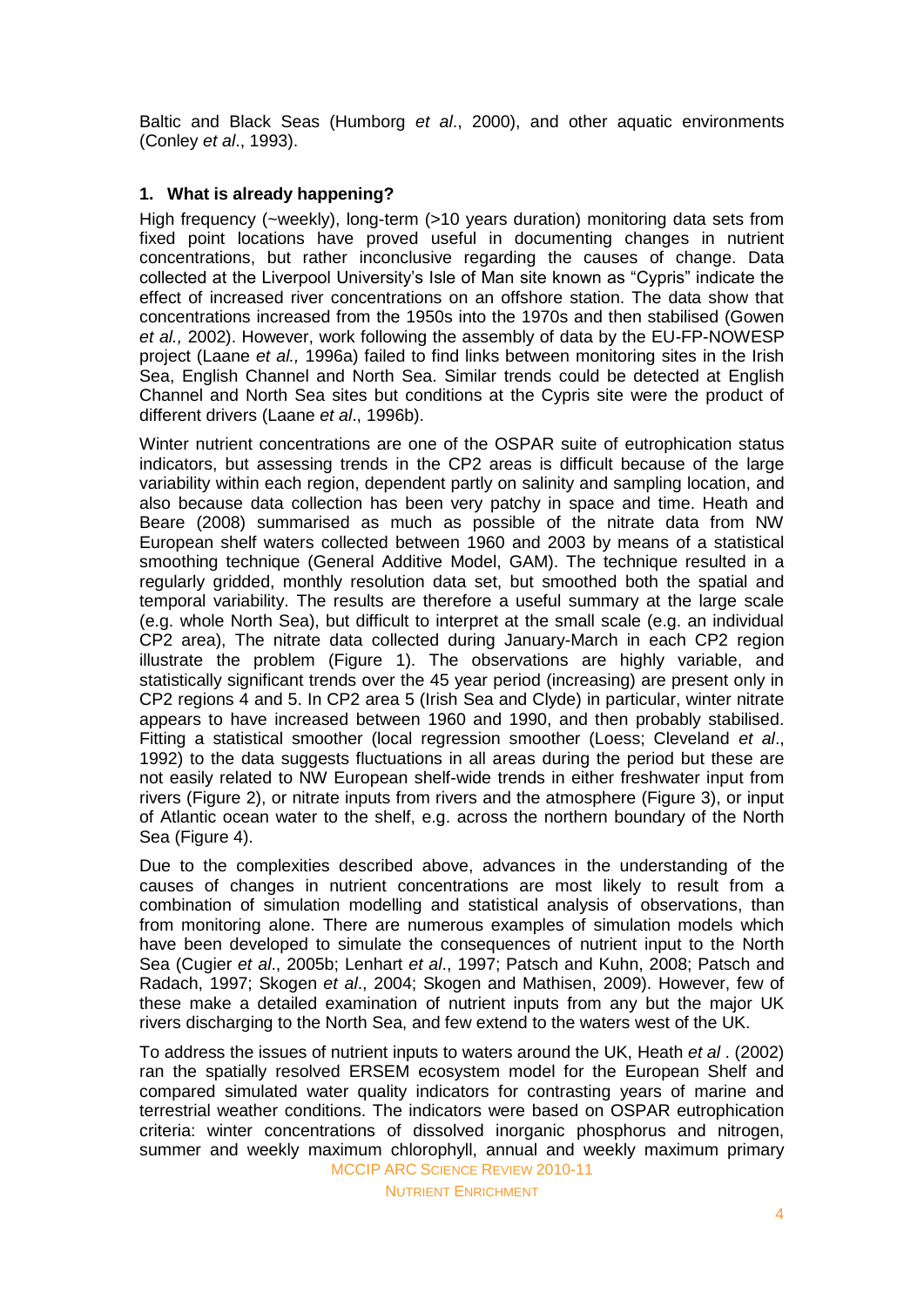production, and the annual ratio of diatom to dinoflagellate abundance. The contrasting years were selected on the basis of hydrological, atmospheric and simulated ocean circulation data. 1990 was selected as an extreme year in terms of strong ocean currents and having a UK rainfall distribution biased towards the west. In contrast, 1984 was identified as an opposite extreme, having weak ocean transport and a UK rainfall bias towards the east (Figure 5). Model-wide, river nitrogen and phosphorus inputs in 1984 were 1.4-times those in 1990, but subregionally the ratio varied from 0.6 to 2.1 (Figure 6). However, there was no relationship between 1984:1990 ratios of sub-regional water quality indicators and local nutrient inputs. Nevertheless, water quality indicators were overall 10% higher (i.e. less good eutrophication status) in 1984 compared to 1990 (Figure 7), corresponding to the model-wide direction of change in nutrient inputs, but this was also related to the weaker flushing of the shelf waters by Atlantic inflow in 1984.

# **2. What could happen in the future?**

UKCP09 Future Climate projections for low, medium and high emission scenarios indicate a high probability of drier summers and wetter winters in the UK, with the percentage increase in winter rainfall being greatest in the north-west. Only small (<10%) changes in annual rainfall are predicted over the entire UK. However, other predictions of ocean transport indicate the likelihood of intensification in the inflow of Atlantic water onto the European shelf. Hence, combined with the trend of decreasing anthropogenic discharges since the 1980's which is expected to continue due to more stringent legislation, the short to medium term future NW Europe-wide water quality status is likely to be dominated by inter-annual variability and trends in anthropogenic discharges, as has been the case over the past 30 years. However, over 20-50 years it is possible that the smoothed pattern of water quality will begin to look more like the 1990 simulations of Heath *et al*. (2002) than the 1984 simulations, i.e. an underlying improvement in eutrophication conditions driven by rainfall and ocean circulation changes.

### **North-East Atlantic Summary**

Listed below are regional specificities in nutrient enrichment state and possible climate change responses, based on the Charting Progress 2 regions.

### **Northern North Sea (Region 1)**

Region 1 receives runoff (precipitation–evaporation and transpiration) of approximately 1000mm/year from the UK land catchment area. These waters contain relatively low concentrations of nitrogen and phosphorus, but high concentrations of silicate due the catchment geology (Figure 5). The UK nutrient loads (mass per year) to this area are therefore moderate for nitrogen and phosphorus compared to their CP2 regions, but high for silicate (Figure 6). Atmospheric deposition of nitrate in this region is of similar magnitude to river inputs. Nevertheless, the largest impact on variability in nutrient concentrations in this region is very likely to be from ocean inputs (Patsch and Kuhn, 2008; Vermaat *et al*., 2008). Hence the impact of climate change on the nutrient status of region 1 waters will be principally determined by the processes which may affect concentrations in the upper layers of the ocean, e.g. winter mixing depth.

### **Southern North Sea (Region 2)**

MCCIP ARC SCIENCE REVIEW 2010-11 Runoff from the land catchment for Region 2 is the lowest in the UK (<300mm/year, Figure 5), but the concentration of nitrogen and phosphorus in these waters is the highest in the UK, and concentrations of silicate are also high (Figure 5). In addition, region 2 is potentially influenced by river-borne nutrients from the very large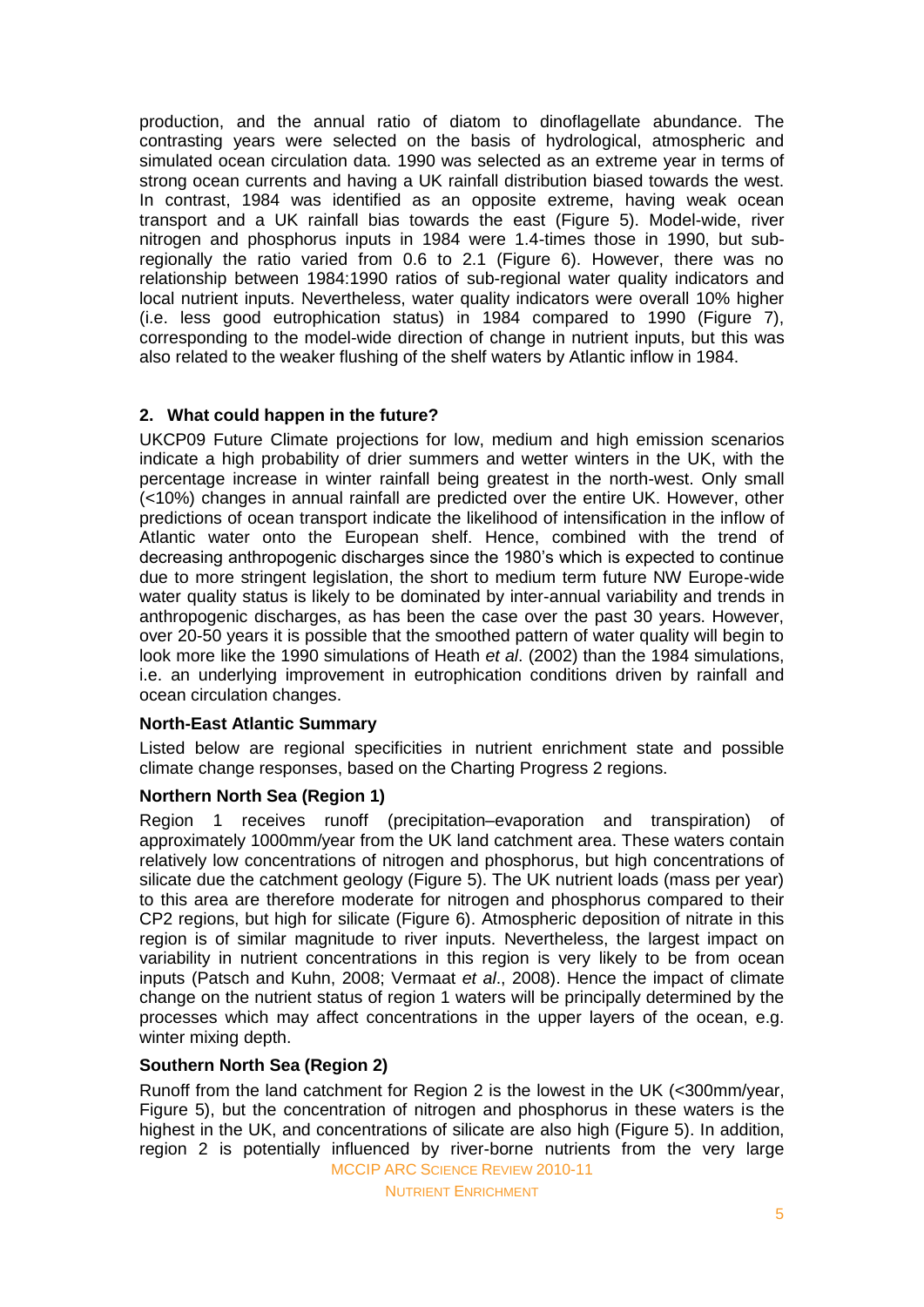continental European rivers flowing into the southern North Sea. Hence, variability in the nutrient status of region 2 waters is strongly driven by precipitation patterns and river runoff. Simulated concentrations respond strongly to weather forcing patterns which may be similar to expected future climate conditions, with improved water quality due to dilution of river nutrient loads in winter runoff, and increased flushing rates.

# **Eastern Channel (Region 3)**

Observations of nutrient concentrations from region 3 are sparse. UK runoff is low, but the concentrations of nitrogen and phosphorus in runoff waters are high (Figure 6). UK inputs of nitrate have been stable or decreasing over time, but the area is strongly influenced by nutrient inputs from the River Seine, which have been steadily increasing with time (Cugier *et al.,* 2005a). Variability in the nutrient status of area 3 is likely to be most strongly influenced by runoff from continental Europe. Current models have difficulty predicting water quality in region 3 due to the bathymetry and the availability of detailed river input data.

# **Western Channel & Celtic Sea (Region 4)**

Runoff to region 4 is similar to region 1 (approximately 1000 mm/year), but concentrations of nitrogen and phosphorus in runoff waters are much higher (Figure 5). Observations of nutrient concentrations in this region are sparse prior to 1997 apart from the time-series sampling at station E1 off Plymouth, but transport of ocean water from across the shelf edge is an important component of oceanographic variability (Laane *et al.,* 1996b). Little is known about the likely consequences of climate change for this process, so predictions of likely climate impacts on nutrient concentrations are very uncertain.

# **Irish Sea (Region 5)**

Region 5 receives large inputs of nutrient from rivers, especially silicon. Simulated nutrient concentrations respond strongly to weather forcing, with conditions which may be similar to future climate predictions resulting in improved water quality. However, the future nutrient state of area 5 is most likely to depend mainly on future trends in anthropogenic inputs.

### **Minches and western Scotland (Region 6)**

Runoff from the catchments discharging into region 6 is the highest in the UK, with values exceeding 2000 mm/year (Figure 5). However, concentrations of nitrogen, phosphorus and silicate in these waters are the lowest of all of the CP2 catchments (Figure 5), and consequently the river nutrient inputs are small, especially for nitrogen and phosphorus (Figure 6). Winter concentrations will be primarily influenced by on-shelf mixing of ocean water and along-shelf transport from the Irish Sea (CP2 region 5). The factors affecting variability in these processes are well understood. Hence, the impact of climate change on nutrient status of area 6 is very uncertain, but not likely to be greatly influenced by precipitation patterns despite the fact that the catchment is forecast to experience the greatest change in winter rainfall. Anthropogenic inputs of nutrient are only a small component of the regional nutrient budget, though at the inshore local scale nutrient inputs from aquaculture are important in some areas.

### **Scottish Continental Shelf (Region 7)**

Freshwater inputs, and runoff nutrient concentrations, are small for region 7 and annual inputs of nitrogen and phosphorus are among the lowest in the UK. Winter nitrate concentrations are probably mainly influenced by mixing from the ocean. Simulated nutrient status indicators were relatively insensitive to weather conditions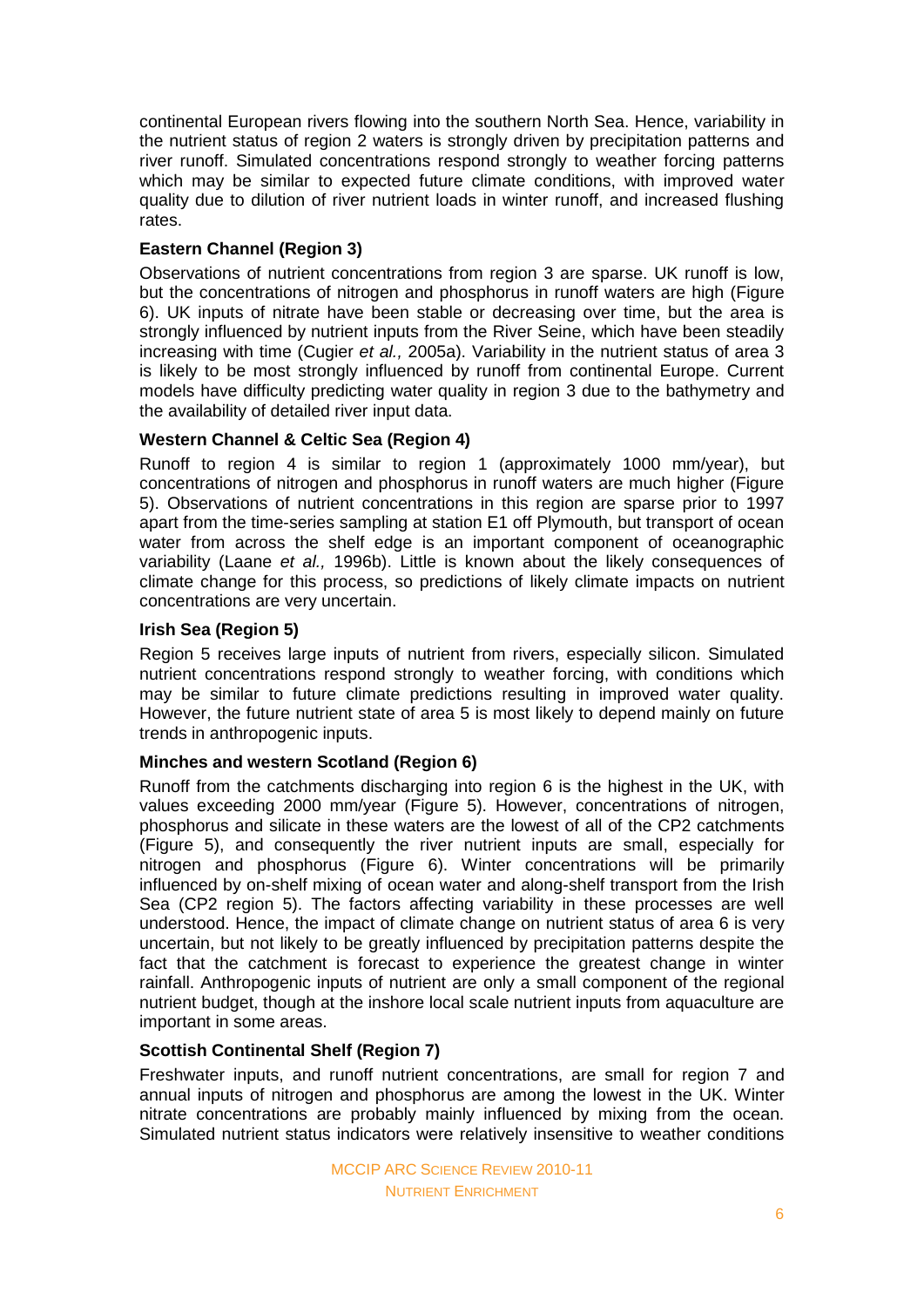which may represent future climate conditions, though these do not accurately reflect variability in either oceanic nutrient concentrations or the processes affecting exchange across the shelf edge. Hence, the nutrient status of region 7 with respect to climate change is uncertain.

# **Atlantic Northwest approaches, Rockall Bank and Trough and Faroe-Shetland Channel (Region 8)**

There is little information on which to conduct an assessment of the eutrophication status of this region. However, it receives no land inputs of nutrient, so external inputs are entirely due to atmospheric deposition, upwelling and vertical mixing, and ocean transport. All of these factors may vary with expected patterns of climate change. Hence, we can suggest that the nutrient status of area 8 may be subject to influence by climate change, but that the sensitivity is very uncertain.



# **3. Confidence in the science**

M

Amount of evidence

We are not really able to say with any confidence whether climate change will lead to an improvement or degradation of nutrient status. Partly this is because in most areas nutrient concentrations are a product of anthropogenic inputs, not natural climate effects.

 $H$ 

Low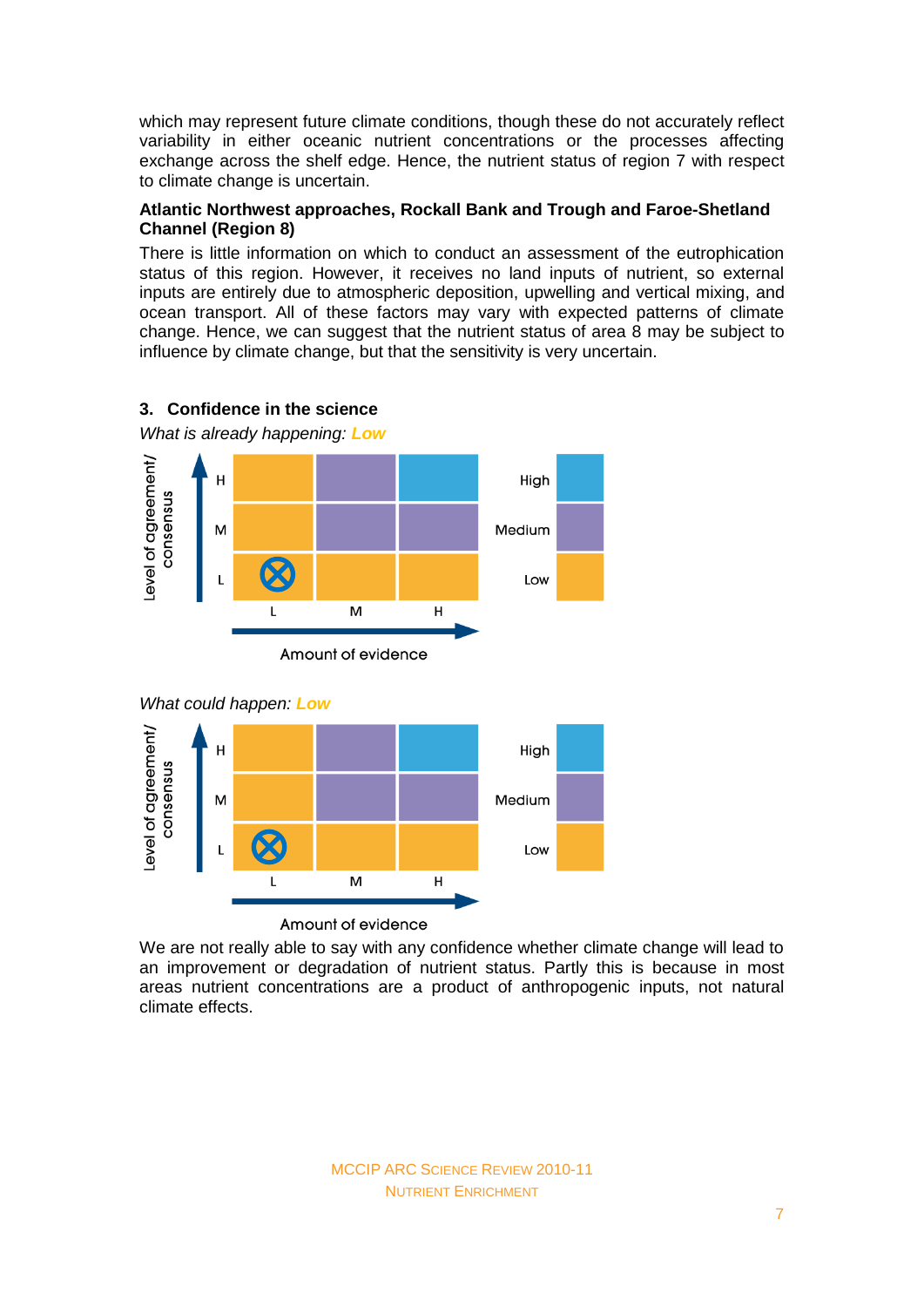# **4. Knowledge gaps**

The top priority knowledge gaps that need to be addressed in the short term to provide better advice to be given to policy makers are:

- *1.* Likely changes in river inputs this research is underway.
- *2.* Better understanding of the role and temperature dependence of denitrification and anammox – the little research on this that has been done highlights large uncertainties (Brion *et al*., 2004; Kelly-Gerreyn *et al*., 2001).
- *3.* Changes in the flow of Atlantic water may be an important control of the North Sea ecosystem (Reid *et al*., 2001) but numerical models that might be used to assess these changes with climate change have only a poor skill level when determining cross-shelf exchange (Huthnance, 1995, 1997).
- *4.* The relative effects of increased storminess and increased stratification have not yet been examined for shelf sea systems.

With respect to river inputs, the current knowledge of nutrient fluxes could be improved by the inclusion of discharge estimates from un-monitored parts of the catchments (which constitute more than 25% in some areas), and ground water seepage. Using catchment models such as applied by Cugier *et al*. (2005b) and Lancelot *et al*. (2007), and with a better understanding of denitrification and anammox, it should then be possible to predict the consequences of changing rainfall and temperature for nutrient discharge to the sea.

Continued collection of time series data is required. This should be done in conjunction with new systems of monitoring using buoys and Ferryboxes. They provide the high resolution data required to deconvolute and quantify the complex set of processes that control nutrient supply and eutrophication by the validation and calibration of numerical models.

### **5. Socio-economic impacts**

Nutrient enrichment beyond normal concentrations may lead to the symptoms of eutrophication which degrade water quality for recreational and fisheries use, and become damaging to benthos, as a result of algal blooms and de-oxygenation. Identification of a water body as eutrophic due to anthropogenic nutrient enrichment results in significant additional costs for water treatment authorities, and for agriculture in relation to measures for the reduction of nutrient leaching.

### **Acknowledgements**

Judy Dobson (Scottish Environmental Protection Agency) read the initial draft for regional accuracy.

### **6. References**

- Bachmann, R.W., Cloern, J.E., Hecky, R.E. and Schindler, D.W. (issue editors); Joye, S.B., Smith, V.H. and Howarth, R.W. (coordinating editors) (2006). Eutrophication of freshwater and marine ecosystem. *Limnology and Oceanography,* **51**, 450pp.
- Breton, E., Rousseau, V., Parent, J.-P. Ozer, J. and Lancelot, C. (2006). Hydroclimatic modulation of diatom/Phaeocystis blooms in nutrient-enriched Belgian coastal waters (North Sea). *Limnology and Oceanography*, **51**, 1401-1409.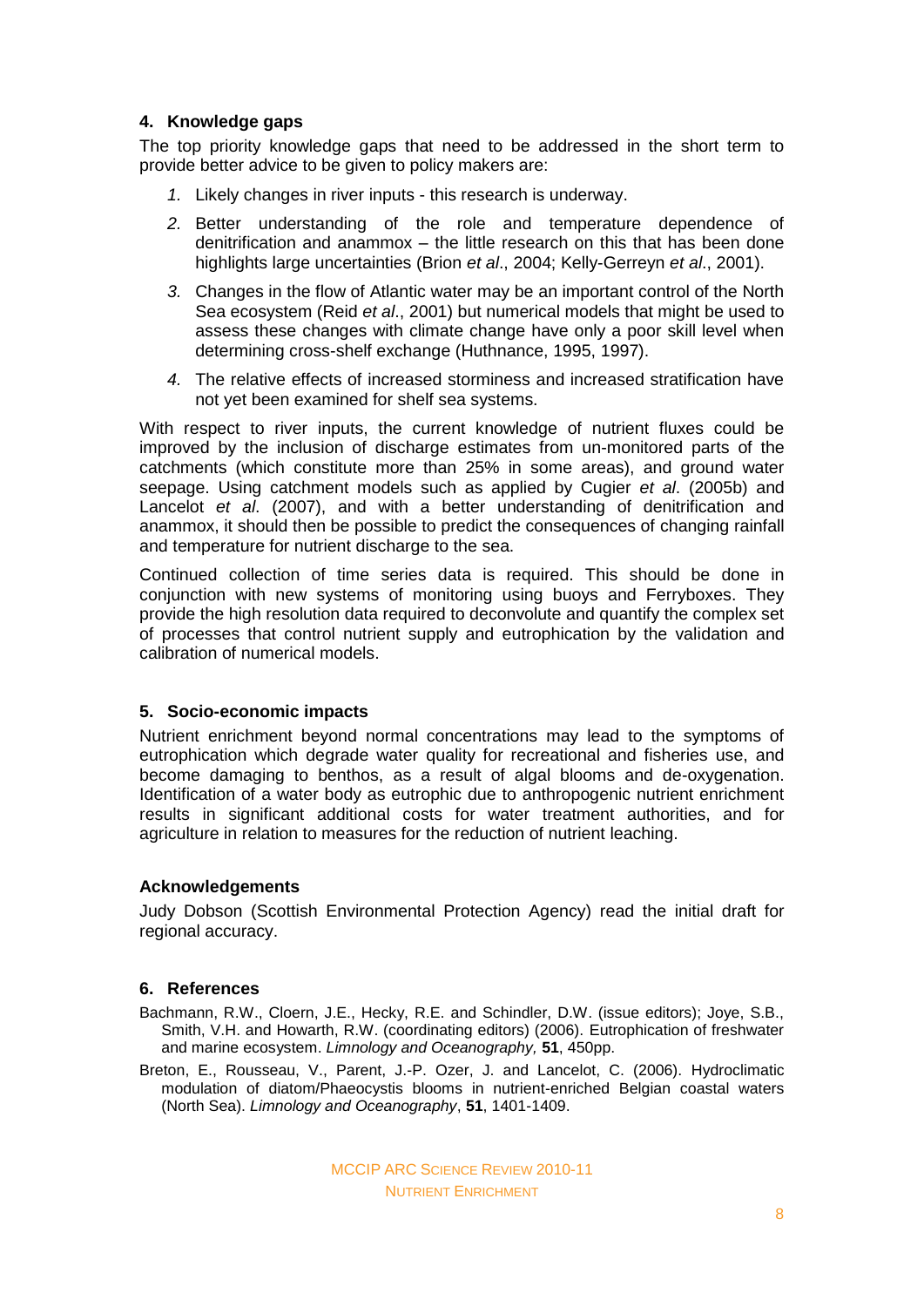- Brion, N., Baeyens, W., De Galan, S., Elskens, M. & Laane, R. W (2004). The North Sea: source or sink for nitrogen and phosphorus to the Atlantic Ocean? *Biogeochemistry,* **68**, (3), 277-296.
- Carstensen, J., Conley, D.J., Andersen, J.H. and Ærtebjerg, G. (2006). Coastal eutropication and trend reversal: A Danish case study. *Limnology and Oceanography,* **51**, 398-408.
- Chou L. and Wollast R. (1997) Biogeochemical behavior and mass balance of dissolved aluminum in the western Mediterranean Sea. *Deep-Sea Res. II*, **44**, 741-768.
- Cleveland, W.S., Grosse, E., Shyu, M.J. (1992). Local regression models. In: J.M. Chambers and T. Hastie (eds), Statistical models in S, p. 309-376. Chapman and Hall, New York.
- Conley, D.L., Schelske, C. and Stoermer, E.F. (1993) Modification of the biogeochemical cycle of silica with eutrophication. *Marine Ecology Progress Series*, **101**, 179-192.
- Cugier, P., Billen, G., Guillard, J.F., Garneir, J. and Ménesguen, A. (2005a). Modelling the eutrophication of the Seine Bight (France) under historical, present and future riverine nutrient loading. *Journal of Hydrology,* **304**, 381-396.
- Cugier, P., Menesguen, A. and Guillaud, J.F. (2005b). Three-dimensional (3D) ecological modelling of the Bay of Seine (English Channel, France). *Journal of Sea Research,* **54**, 104-124.
- Dalsgaard, T., Canfield, D. E., Petersen, J., Thamdrup, B.T., and Acuna-Gonzalez, J. (2003).  $N<sub>2</sub>$  production by anammox reaction in the anoxic water column of Golfo Dulce, Costa Rica. *Nature,* **422,** 606–608.
- Delaney, M.L. (1998). Phosphorus accumulation in marine sediments and the oceanic phosphorus cycle. *Global Biogeochemical Cycles,* **12**, 563-572.
- Dumont E., Harrison, J.A., Kroeze, C., Bakker, E.J. & Seitzinger, S.P. (2005). Global distribution and sources of dissolved inorganic nitrogen export to the coastal zone: Results from a spatially explicit, global model *Global Biogeochemical Cycles*, **19**, GB4S02, doi:10.1029/2005GB002488.
- Foy, R.H. and Lennox, R.D. (2006). Evidence for a delayed response of riverine phosphorus exports from increasing agricultural catchment pressures in the Lough Neagh catchment. *Limnology and Oceanography,* **51**, 655-663.
- Gowen, R.J., Hydes, D.J., Mills, D.K., Stewart, B.M., Brown, J., Gibson, C.E., Shammon, T.M., Allen, M. & Malcolm, S.J., (2002). Assessing trends in nutrient concentrations in coastal shelf seas: a case study in the Irish Sea. Estuarine, *Coastal and Shelf Science,* **54**, 927-939.
- Heath, M.R. (2007) Spatially resolved monthly riverine fluxes of oxidised nitrogen (nitrate and nitrite) to the European shelf seas, 1960-2005. *FRS Internal Report 02/07, 59p.*  http://www.frs-scotland.gov.uk/FRS.Web/Uploads/Documents/0207.pdf.
- Heath, M.R. and Beare, D.J. (2008). New primary production in northwest European shelf seas, 1960-2003. *Marine Ecology Progress Series,* **363**, 183-203.
- Heath, M.R., Edwards, A.C., Pätsch, J. and Turrell, W.R. (2002). Modelling the behaviour of nutrients in the coastal waters of Scotland. *Fisheries Research Services Report 10/02. 107pp*. www.frs-scotland.gov.uk/FRS.Web/Uploads/Documents/ersem\_report\_final.pdf
- Humborg, C., Conley, D.J., Rahm, L., Wulff, F., Cociasu, A. and Ittekot, V. (2000) Silica retention in river basins: far reaching effects on biogeochemistry and aquatic food aquatic food webs. *Ambio*, **29**, 45‑50.
- Huthnance, J.M., (1995). Circulation, exchange and water masses at the ocean margin: the role of physical processes at the shelf edge. *Progress in Oceanography,* **35**, 353-431.
- Huthnance, J.M., (1997). North Sea interaction with the North Atlantic Ocean. *Deutsche Hydrographische Zeitschrift,* **49**, 153-162.
- Hydes D.J., Kelly-Gerreyn B.A., Le Gall A.C. and Proctor R. (1999). The balance of supply of nutrients and demands of biological production and denitrification in a temperate latitude shelf sea – a treatment of the southern North Sea as an extended estuary. *Marine Chemistry,* **68**, 117–131.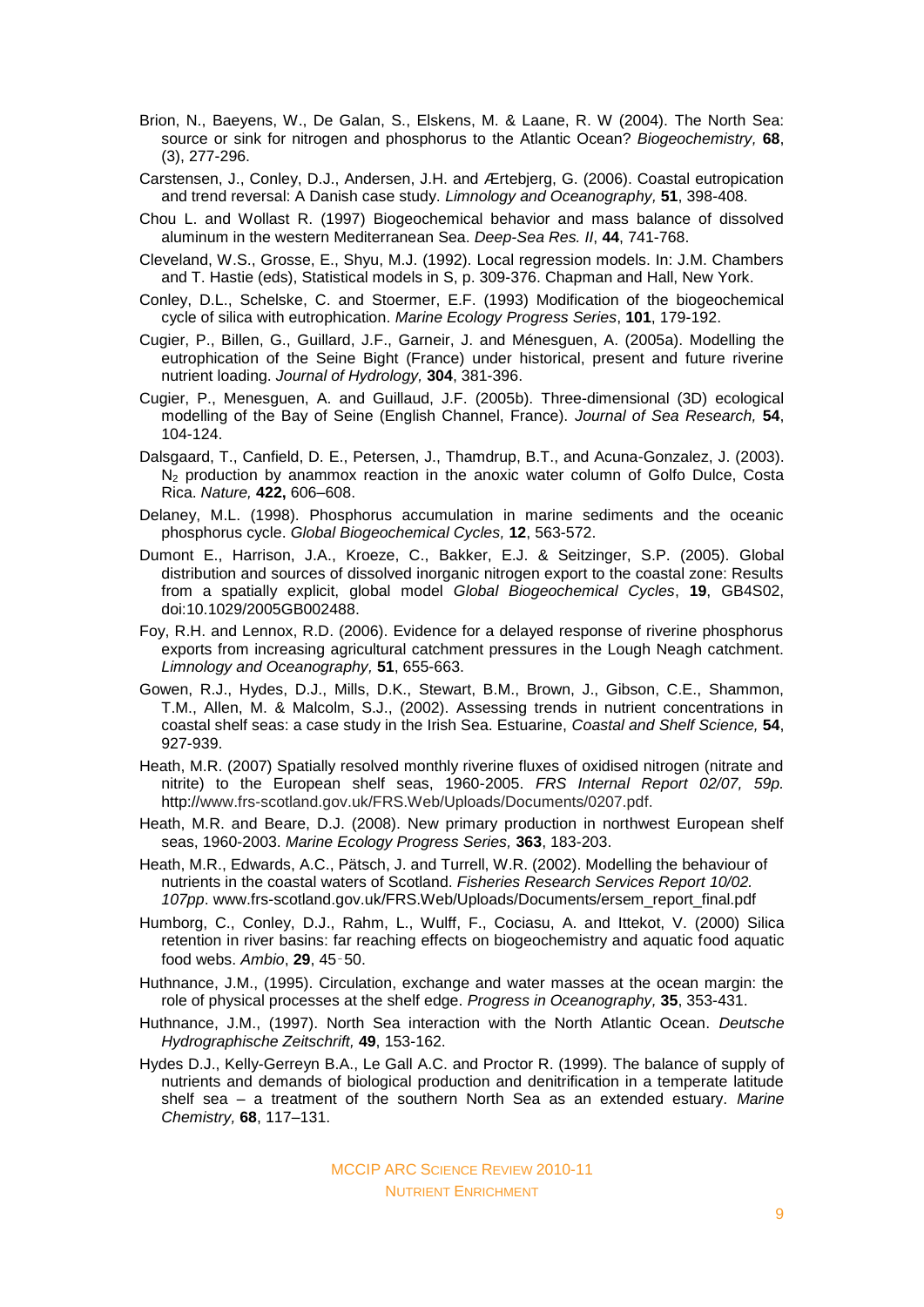- Hydes, D.J., Gowen, R.J., Holliday, N.P., Shammon, T. and Mills, D. (2004). External and internal control of winter concentrations of nutrients (N, P and Si) in north-west European shelf seas. *Estuarine Coastal and Shelf Science*, **59**, 2004, 151-161.
- Jones TH, Thompson LJ, Lawton JH, Bezemer TM, Bardgett RD, Blackburn TM, Bruce KD, Cannon PF, Hall GS, Hartley SE, Howson G, Jones CG, Kampichler C, Kandeler E & Richie DA (1998). Impacts of rising atmospheric carbon dioxide on model terrestrial ecosystems. *Science,* **280**, 441-443
- Kelly-Gerreyn, BA, Hydes, DJ, & Trimmer (2001) A diagenetic model discriminating denitrification and dissimilatory nitrate reduction to ammonium in a temperate estuarine sediment *Marine Ecology Progress Series,* **220**, 33-46.
- Kuypers, M. M. M. and others. (2003). Anaerobic ammonium oxidation by anammox bacteria in the Black Sea. *Nature,* **422,** 608–611.
- Laane, R., W. Van Leussen, G. Radach, J. Berlamont, J. Sündermann, W. Van Raaphorst, and F. Colijn, (1996a). North-West European shelf programme (NOWESP): An overview. *Deutsche hydrographische Zeitschrift*, **48** (3/4), 217-228
- Laane, R.W.P.M., Southward, A.J., Slinn, D.J., Allen, J., Groeneveld, G., de Vries, A., (1996b). Changes and causes of variability in salinity and dissolved inorganic phosphate in the Irish Sea, English Channel, and Dutch coastal zone. *ICES Journal of Marine Science*, **53**, 933-944.
- Lancelot, C., Gyphens, N., Billen, G., Garnier, J. and Roubeix, V. (2007). Testing an integrated river–ocean mathematical tool for linking marine eutrophication to land use: The Phaeocystis-dominated Belgian coastal zone (Southern North Sea) over the past 50 years. *Journal of Marine Systems,* **64**, 216-228.
- Lenhart, H.J., Radach, G. and Ruardij, P. (1997). The effects of river input on the ecosystem dynamics in the continental coastal zone of the North Sea using ERSEM. *Journal of Sea Research,* **38**, 249-274.
- Mackin, J.E. and Aller, R.C. (1989) The nearshore marine and estuarine chemistry of dissolved aluminium and rapid authigenic mineral precipitation. *Revues in Aquatic Science*, **1**, 537-554.
- Mort, H.P., Slomp, C.P., Gustafsson, B.G. and Andersen, T.J. (2010). Phosphorus recycling and burial in Baltic Sea sediments with contrasting redox conditions. *Geochemica et Cosmochemica Acta,* **74**, 1350-1362.
- Nixon S.W., Ammermann J.W., Atkinson L.P., Berounsky V.M., Billen G., Boicourt W.C., Boynton W.R., Church T.M., Ditoro D.M., Elmgren R., Gaeber J.H., Giblin A.E., Jahnke R.A., Owens N.J.P., Pilson M.E.Q. & Seitzinger S.P. (1996). The fate of nitrogen and phosphorus at the land–sea margin of the North Atlantic Ocean. *Biogeochemistry,* **35**, 141–180.
- OSPAR (2000). Quality Status Report 2000. Region II Greater North Sea. Published by OSPAR Commission, London.
- OSPAR (2003). OSPAR Integrated Report 2003 on the Eutrophication Status of the OSPAR Maritime Area Based Upon the First Application of the Comprehensive Procedure ISBN 1- 904426-25-5
- Patsch, J. and Kuhn, W. (2008). Nitrogen and carbon cycling in the North Sea and exchange with the North Atlantic—A model study. Part I. Nitrogen budget and fluxes. *Continental Shelf Research*, **28**, 767-787 .
- Pätsch, J. and Radach, G. (1997). Long-term simulation of the eutrophication o fthe North Sea: temporal development of nutrients, chlorophtyll and primary production in comparison to observations. *Journal of Sea Research,* **38 (3-4)**: 275-310.
- Radach, G. and Patsch, J. (2007). Variability of continental riverine freshwater and nutrient inputs into the North Sea for the years 1977-2000 and its consequences for the assessment of eutrophication. *Estuaries and Coasts,* **30**, 66-81.
- Reid, P.C., Holliday, N.P., Smyth, T.J., (2001). Pulses in the eastern margin current and warmer water off the north-west European shelf linked to North Sea ecosystem changes. *Marine Ecology Progress Series,* **215**, 283-287.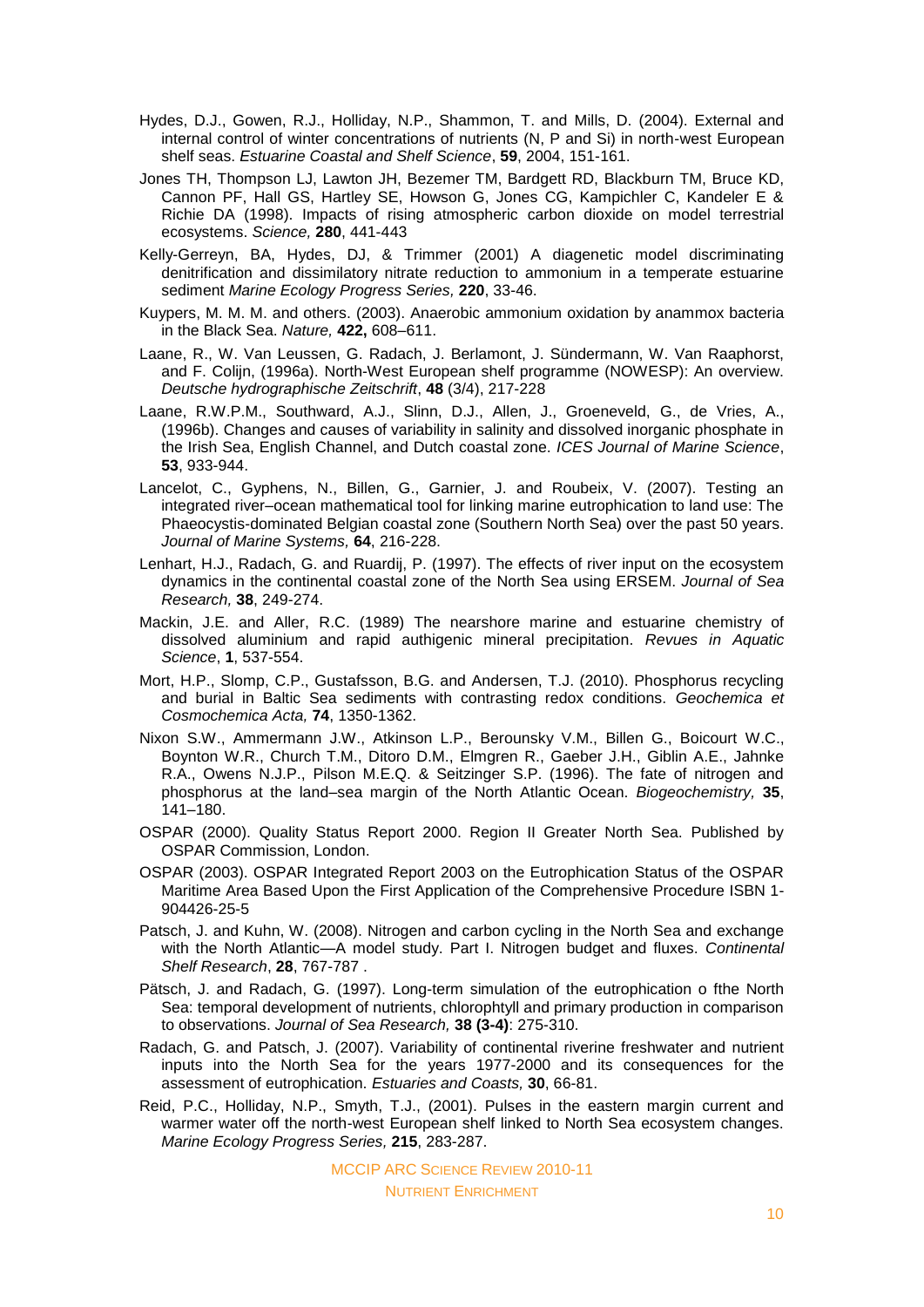- Skoge[n](http://www.sciencedirect.com/science?_ob=ArticleURL&_udi=B6WDV-4VNH454-2&_user=10&_coverDate=04%2F30%2F2009&_rdoc=1&_fmt=high&_orig=search&_sort=d&_docanchor=&view=c&_searchStrId=1330902207&_rerunOrigin=google&_acct=C000050221&_version=1&_urlVersion=0&_userid=10&md5=cc088632becb2eeaf83b84729b69ff8f#aff3#aff3), M.D. and Mathisen L.R. (2009). Long-term effects of reduced nutrient inputs to the North Sea. *Estuarine, Coastal and Shelf Science,* **82**, 433-442.
- Skogen M.D., and Søiland H. (1998) A User's guide to NORWECOM v2.0. The NORWegian ECOlogicalModel system. Tech rept Fisken og Havet 18/98. Institute of Marine Research. Pb 1970, N-5024 Bergen. 42pp
- Skogen M.D., Søiland H. and Svendsen E. (2004). Effects of changing nutrient loads to the North Sea. *Journal of Marine Systems,* **46**, 23-38.
- Skogen M, Svendsen E, and Ostrowski M. (1997) Quantifying volume transports during SKAGEX with the Norwegian Ecological Model system. *Continental Shelf Research,* **17**, 1817–1837
- Soetaert, K., Middelburg, J.J.,Heip, C., Meire, P., Damme, S.V. and Mari, T. (2006). Longterm change in dissolved inorganic nutrients in the heterotrophic Scheldt estuary (Belgium, The Netherlands). *Limnology and Oceanography,* **51**, 409–423
- Thamdrup, B., and Dalsgaard, T. (2002). Production of N2 through anaerobic ammonium oxidation coupled to nitrate reduction in marine sediments. *Applied and Environmental Microbiology,* **68,** 1312–1318.
- Vanderborght, J.-P., Folmer, I.M., Aguilera, D.R., Uhrenholdt, T. and Regnier, P. (2007). Reactive-transport modelling of C, N, and O2 in a river–estuarine–coastal zone system: Application to the Scheldt estuary. *Marine Chemistry,* **106**, 92-110.
- Vermaat ,J.E., McQuatters-Gollop, A., Eleveld, M. and Gilbert, A.J. (2008). Past, present and future nutrient loads of the North Sea: causes and consequences. *Estuarine Coastal and Shelf Science,* **80**, 53-59.
- Wilby, L., Whitehead, P.G., Wade, A.J., Butterfield, D., Davis, R.J. & Watts, G. (2006). Integrated modelling of climate change impacts on water resources and quality in a lowland catchment: River Kennet, UK, *Journal of Hydrology,* **330**, 204-220.

#### **ERSEM**

The European Regional Seas Ecosystem Model (ERSEM) is a complex plankton functional type (PFT) model developed in the context of the North Sea but now finding wider application (Baretta *et al,* 1995; Blackford *et al*, 2004). The POLCOMS hydrodynamic model is a three dimensional baroclinic circulation model in this case set up for the UK shelf seas, taking boundary conditions from wider area versions of the same model. It is described in detail in Holt and James (2001). The ERSEM-POLCOMS model demonstrates some skill in reproducing regional observations (Holt *et al,* 2005).

- Baretta, J.W., Ebenhöh W. & Ruardij P. (1995). The European regional Seas Ecosystem Model, a complex marine ecosystem model*. Netherlands Journal of Sea Research,* **33**, 233-246.
- Blackford, J.C., Allen, J.I., Gilbert, F.G., (2004). Ecosystem dynamics at six contrasting sites: a generic modelling study. *Journal of Marine Systems*, **52**, 191-215.
- Holt, J.T. and James, I.D., (2001). An s-coordinate model of the North West European Continental Shelf. Part 1 Model description and density structure. *Journal of Geophysical Research,* **106**(C7): 14015-14034.
- Holt, J.T., Allen, J.I., Proctor, R., Gilbert, F.G., (2005). Error quantification of a high resolution coupled hydrodynamic-ecosystem coastal ocean model: part 1 Model overview and hydrodynamics. *Journal of Marine Systems,* **57**,167-188.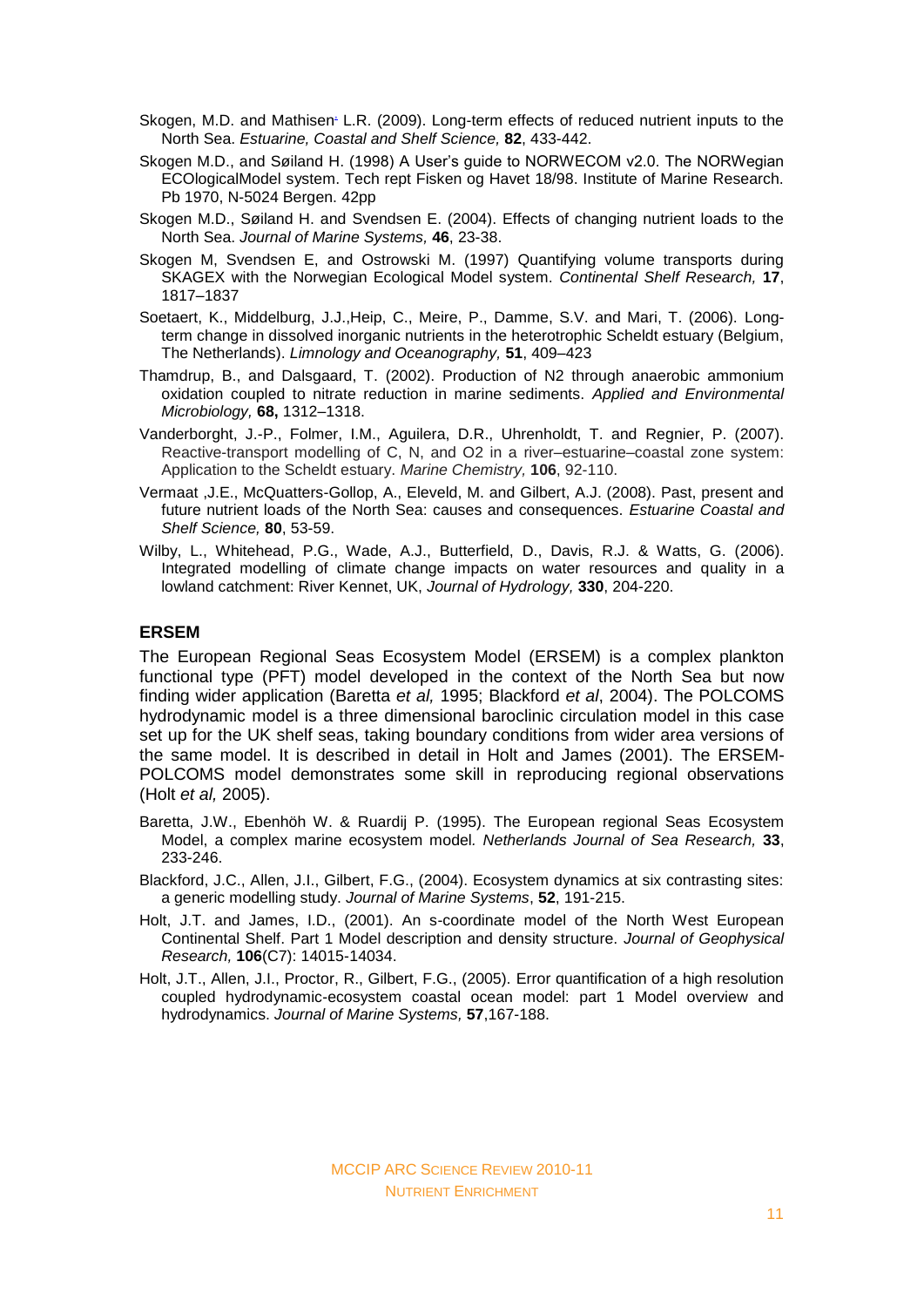#### **7. Figures**



*Figure 1. Winter nitrate concentrations in each of the CP2 areas between 1960 and 2005. The points are observations within each area collected during January-March from the data compilation of Heath and Beare (2008), The lines are loess smoothers through the observations. Note that the scalemaximum of nitrate varies between areas.*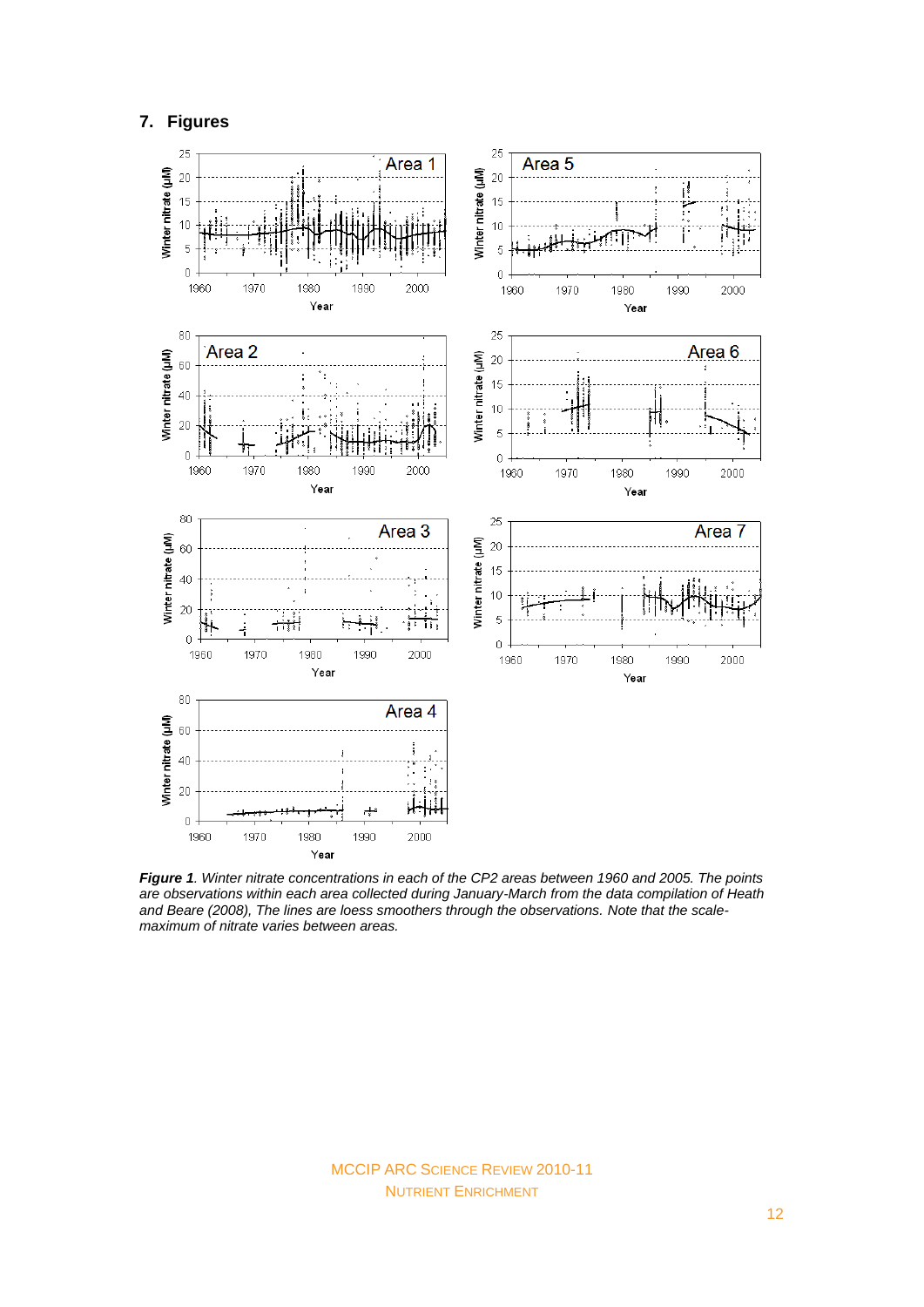

*Figure 2. Annual freshwater inputs from rivers in the UK and other nation states discharging to each of five regions of the NW European shelf during 1975-2005. UK CP2 area 1 and the eastern part of area 7 (east of 4W) are contained within the Northern and Central North Sea region. CP2 area 2 is contained within the Southern North Sea region. CP2 area 3 and the south-eastern part of 4 (east of 6W and south of 50N) are within the English Channel region. CP2 area 5 and the remaining part of area 4 are within the Celtic, Irish and Clyde Sea region. CP2 areas 6 and western part of 7 (west of 5W) are within the West of UK region which also includes the waters west of Ireland. Data from Heath (2007).*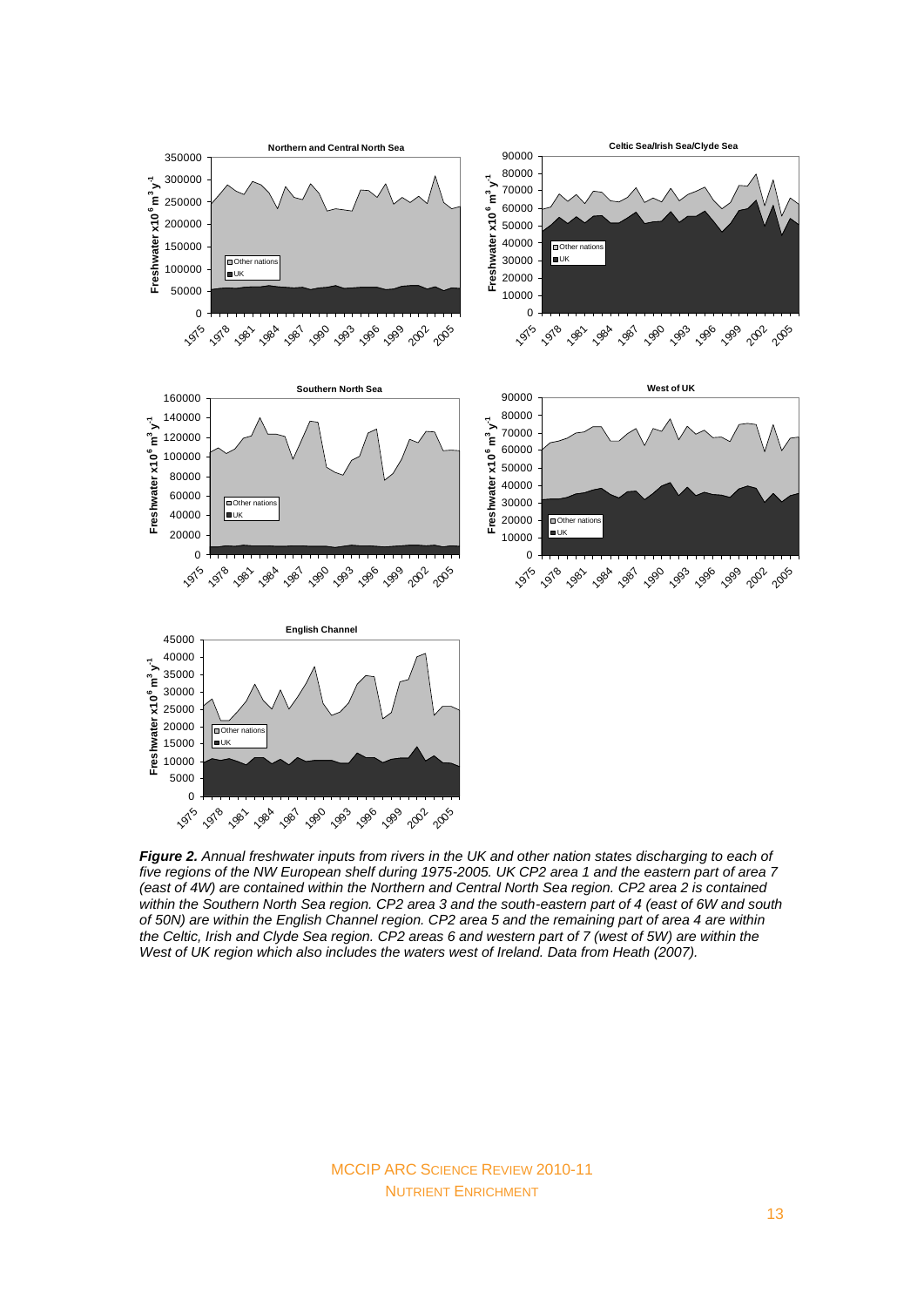

*Figure 3. Shaded areas: Annual nitrate inputs from rivers in the UK and other nation states discharging to each of five regions of the NW European shelf during 1975-2005. Triangle symbols: Annual nitrate inputs from wet and dry atmospheric deposition to the same five regions. UK CP2 area 1 and the eastern part of area 7 (east of 4W) are contained within the Northern and Central North Sea region. CP2 area 2 is contained within the Southern North Sea region. CP2 area 3 and the south-eastern part of 4 (east of 6W and south of 50N) are within the English Channel region. CP2 area 5 and the remaining part of area 4 are within the Celtic, Irish and Clyde Sea region. CP2 areas 6 and western part of 7 (west of 5W) are within the West of UK region which also includes the waters west of Ireland. River data from Heath (2007). Atmospheric data from the EMEP data centre.*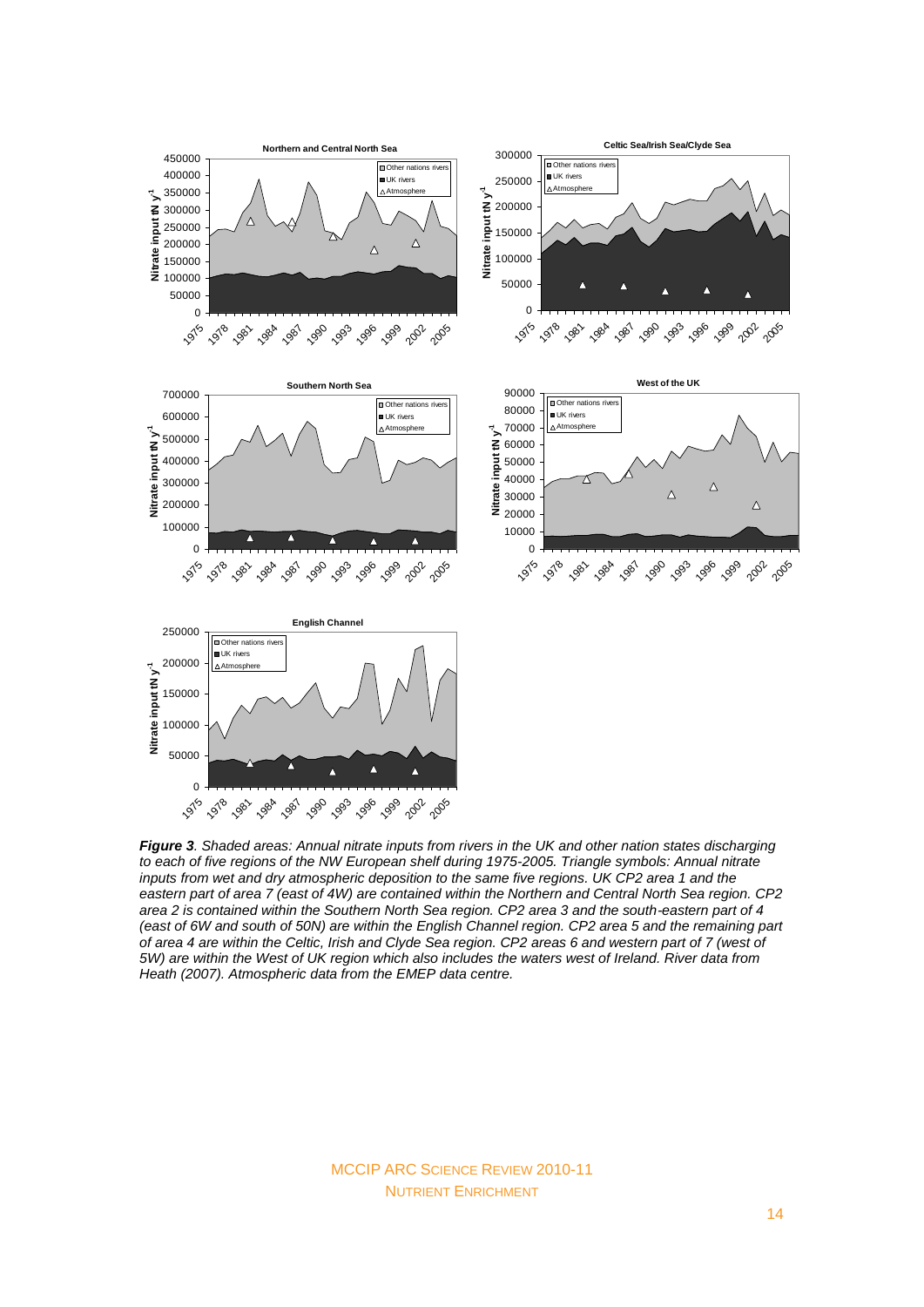

*Figure 4. Annual averaged inflow of ocean water into the Northern North Sea through a transect from the Pentland Firth, through Shetland to Norway. Data from the NORWECOM ocean circulation model (courtesy of Morten Skogen, IMR Norway; Skogen et al 1997, Skogen and Soiland 1998).*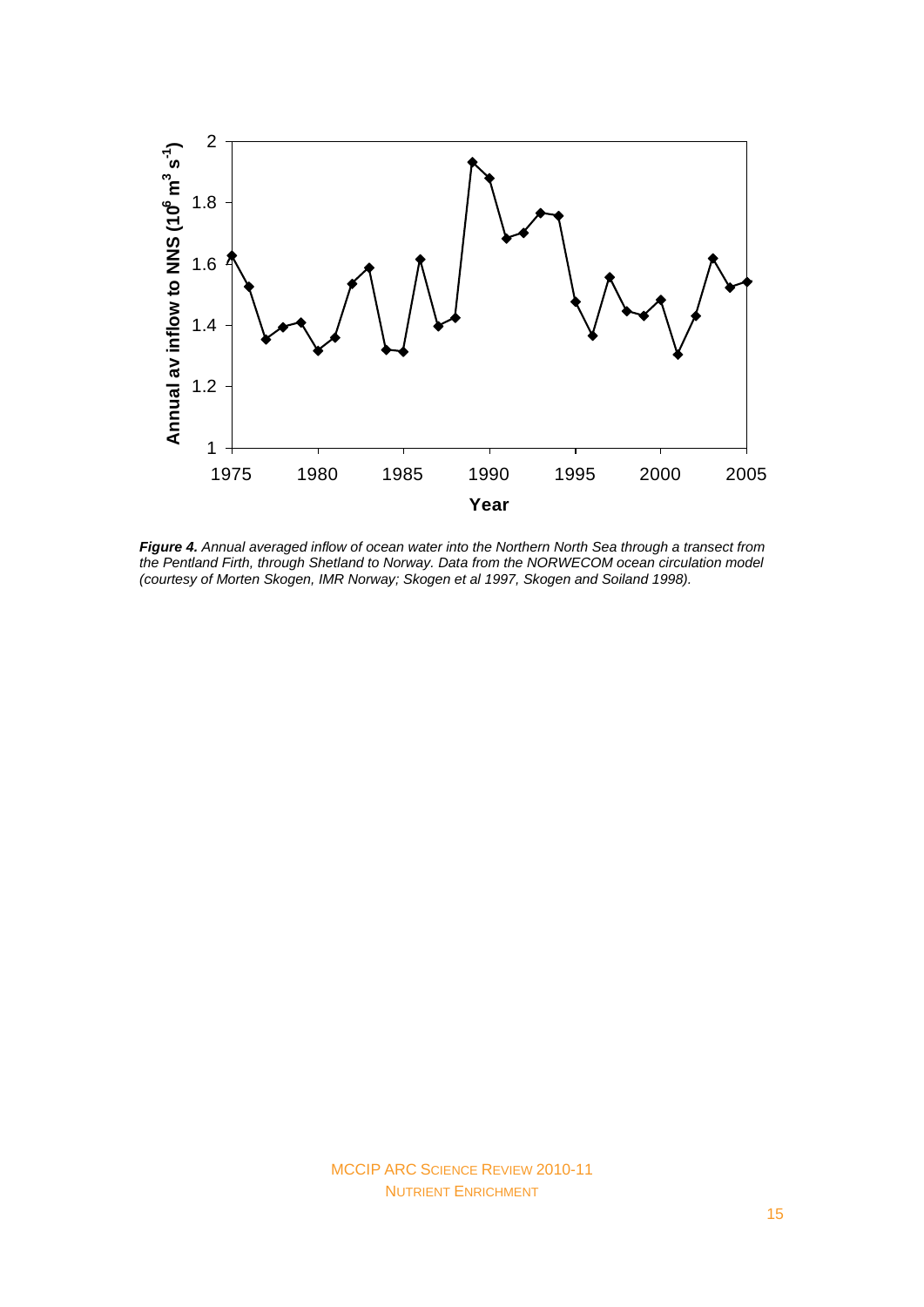

*Figure 5. left column: UK Runoff (mm) and freshwater input (runoff x catchment area) to each CP2 area in 1984 and 1990. Right column: Flow-weighted concentrations of nitrogen, phosphorus and silicon in UK river inputs to each of the CP2 areas in 1984 and 1990. Data from Heath et al. (2002).*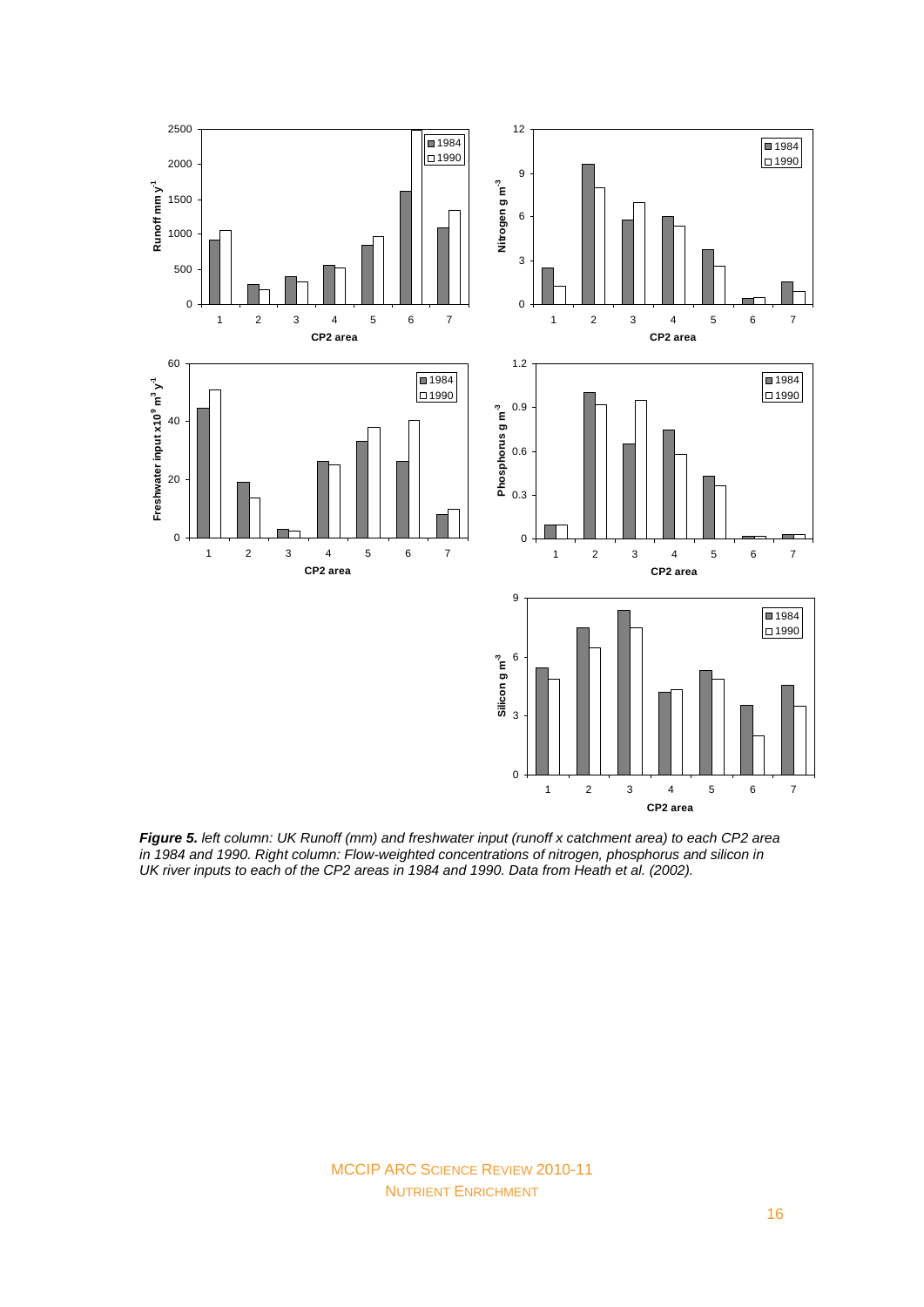

*Figure 6. UK annual inputs of nitrogen, phosphorus and silicon to each of the CP2 areas in 1984 and 1990. Data from Heath et al. (2002).*